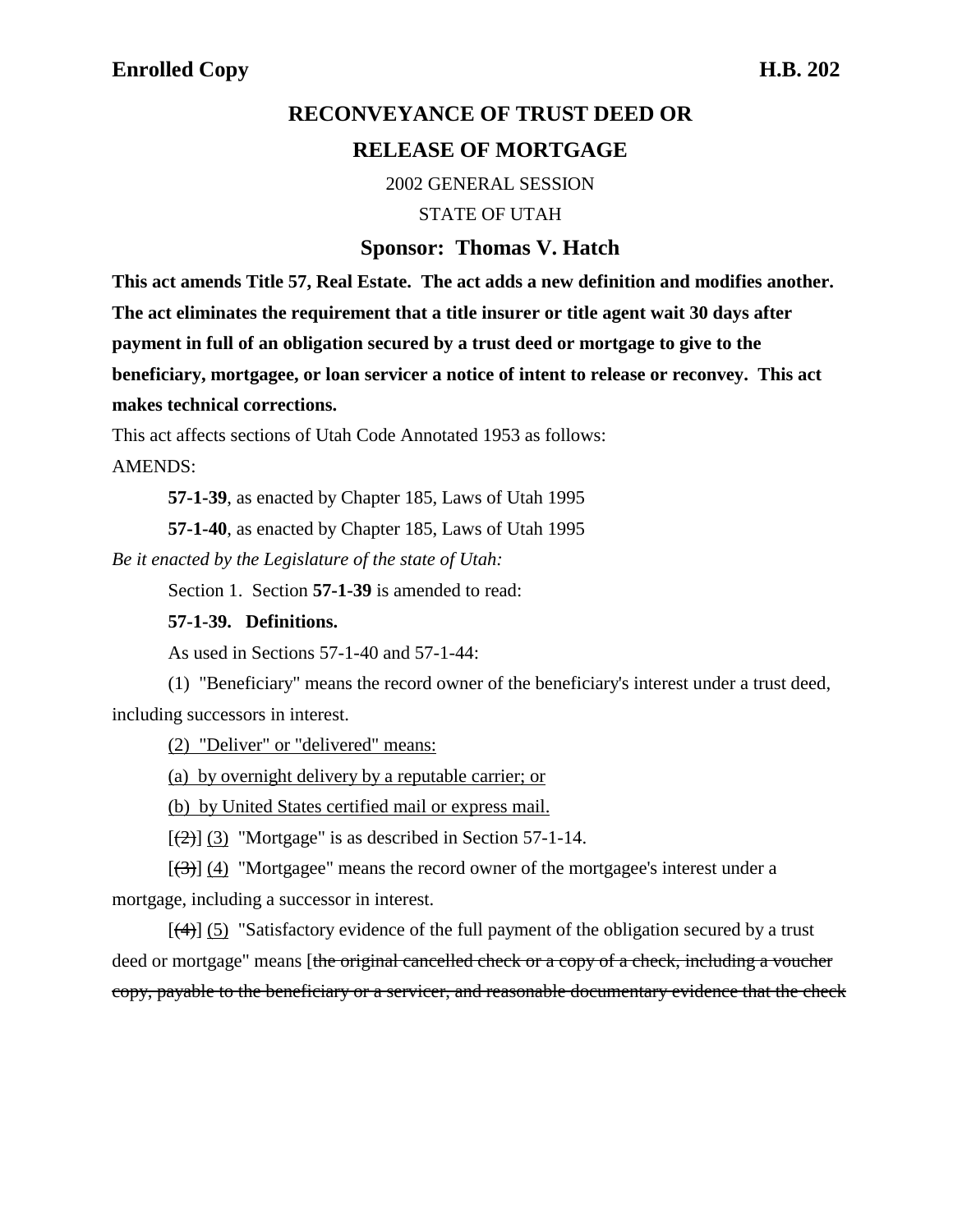was intended to effect full payment under the trust deed or an encumbrance upon the property covered by the trust deed] written information adequate, in the opinion of a title insurer or title agent, to establish that the obligation secured by the trust deed or mortgage has been paid in full.

 $[5]$  (6) "Servicer" means a person or entity that collects loan payments on behalf of a beneficiary or mortgagee.

 $[(6)]$  (7) "Title agent" means a title insurance agent licensed as an organization under Title 31A, Chapter 23, Part II, Licensing of Agents, Brokers and Consultants.

 $[\overline{7}](8)$  "Title insurer" means a title insurer authorized to conduct business in the state under Title 31A, Chapter 23, Part II, Licensing of Agents, Brokers and Consultants.

 $[$ (8)] (9) "Trust deed" is as defined in Subsection 57-1-19(3).

Section 2. Section **57-1-40** is amended to read:

**57-1-40. Reconveyance of trust deed or release of mortgage -- Procedures -- Forms.**

(1) A title insurer or title agent may reconvey a trust deed or release a mortgage in accordance with the provisions of Subsections (2) through (6) if:

(a) the obligation secured by the trust deed or mortgage has been fully paid by the title insurer or title agent; or

(b) the title insurer or title agent possesses satisfactory evidence of the full payment of the obligation secured by a trust deed or mortgage.

(2) A title insurer or title agent may reconvey a trust deed or release a mortgage under Subsection (1) regardless of whether the title insurer or title agent is named as a trustee under a trust deed or has the authority to release a mortgage.

(3) [No sooner than 30 days after payment in full of the obligation secured by a trust deed or mortgage] At the time the obligation secured by the trust deed or mortgage is paid in full, or at any time thereafter, the title insurer or title agent shall deliver a notice of intent to release or reconvey and a copy of the release or reconveyance to be recorded, as described in Subsection (4), to the beneficiary, mortgagee, or servicer, or send by certified mail to the beneficiary, mortgagee, or servicer] at:

(a) the address specified in the trust deed or mortgage  $[\frac{\pi}{6}, \frac{\pi}{6}]$ ;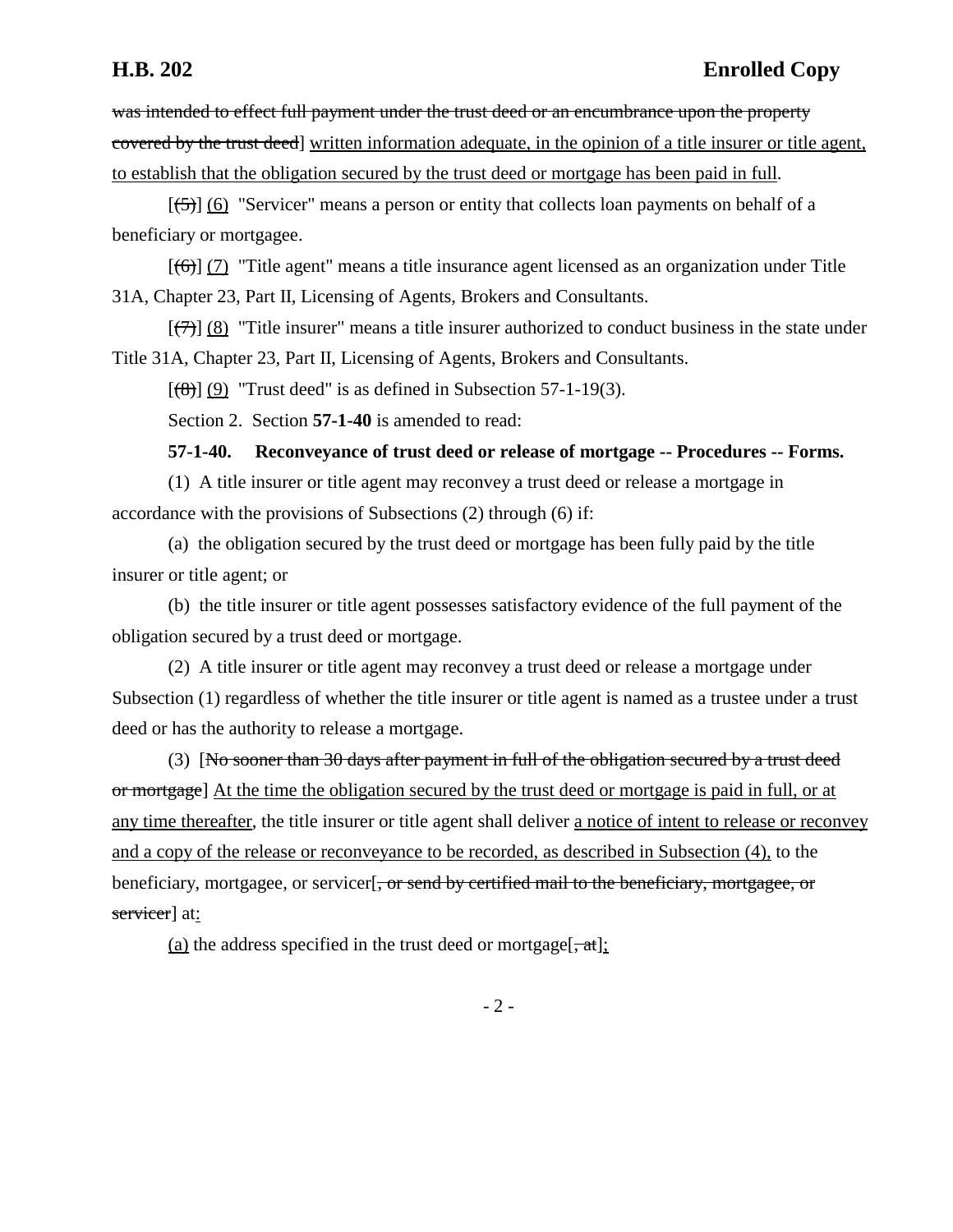(b) any address for the beneficiary or mortgagee specified in the last recorded assignment of the trust deed or mortgage[ $\frac{1}{2}$  and at];

(c) any address for the beneficiary, mortgagee, or servicer specified in a request for notice recorded under Section 57-1-26<del>, a notice of intent to release or reconvey and a copy of the release</del> or reconveyance to be recorded as provided in Sections (4) and (5).]; or

(d) the address shown on any payoff statement received by the title insurer or agent from the beneficiary, mortgagee, or servicer.

(4) The notice of intent to release or reconvey shall contain the name of the beneficiary or mortgagee and the servicer if loan payments on the trust deed or mortgage are collected by a servicer, the name of the title insurer or title agent, the date, and be substantially in the following form:

### NOTICE OF INTENT TO RELEASE OR RECONVEY

Notice is hereby given to you as follows:

1. This notice concerns the (trust deed or mortgage) described as follows:

(Trustor or Mortgagor):\_\_\_\_\_\_\_\_\_\_\_\_\_\_\_\_\_\_\_\_\_\_\_\_\_\_\_\_\_\_\_\_\_\_\_\_\_\_\_\_\_\_\_\_

Recording information:\_\_\_\_\_\_\_\_\_\_\_\_\_\_\_\_\_\_\_\_\_\_\_\_\_\_\_\_\_\_\_\_\_\_\_\_\_\_\_\_\_\_\_\_

Entry Number:\_\_\_\_\_\_\_\_\_\_\_\_\_\_\_\_\_\_\_\_\_\_\_\_\_\_\_\_\_\_\_\_\_\_\_\_\_\_\_\_\_\_\_\_\_\_\_\_\_\_\_

Book Number:\_\_\_\_\_\_\_\_\_\_\_\_\_\_\_\_\_\_\_\_\_\_\_\_\_\_\_\_\_\_\_\_\_\_\_\_\_\_\_\_\_\_\_\_\_\_\_

Page Number:\_\_\_\_\_\_\_\_\_\_\_\_\_\_\_\_\_\_\_\_\_\_\_\_\_\_\_\_\_\_\_\_\_\_\_\_\_\_\_\_\_\_\_\_\_\_\_

2. The undersigned claims to have paid in full or possesses satisfactory evidence of the full payment of the obligation secured by the trust deed or mortgage described above.

3. The undersigned will fully release the mortgage or reconvey the trust deed described in this notice unless, within 60 days from the date stated on this notice, the undersigned has received by certified mail a notice stating that the obligation secured by the trust deed or mortgage has not been paid in full or that you otherwise object to the release of the mortgage or the reconveyance of the trust deed. Notice shall be mailed to the address stated on this form.

4. A copy of the (release of mortgage or reconveyance of trust deed) is enclosed with this notice.

- 3 -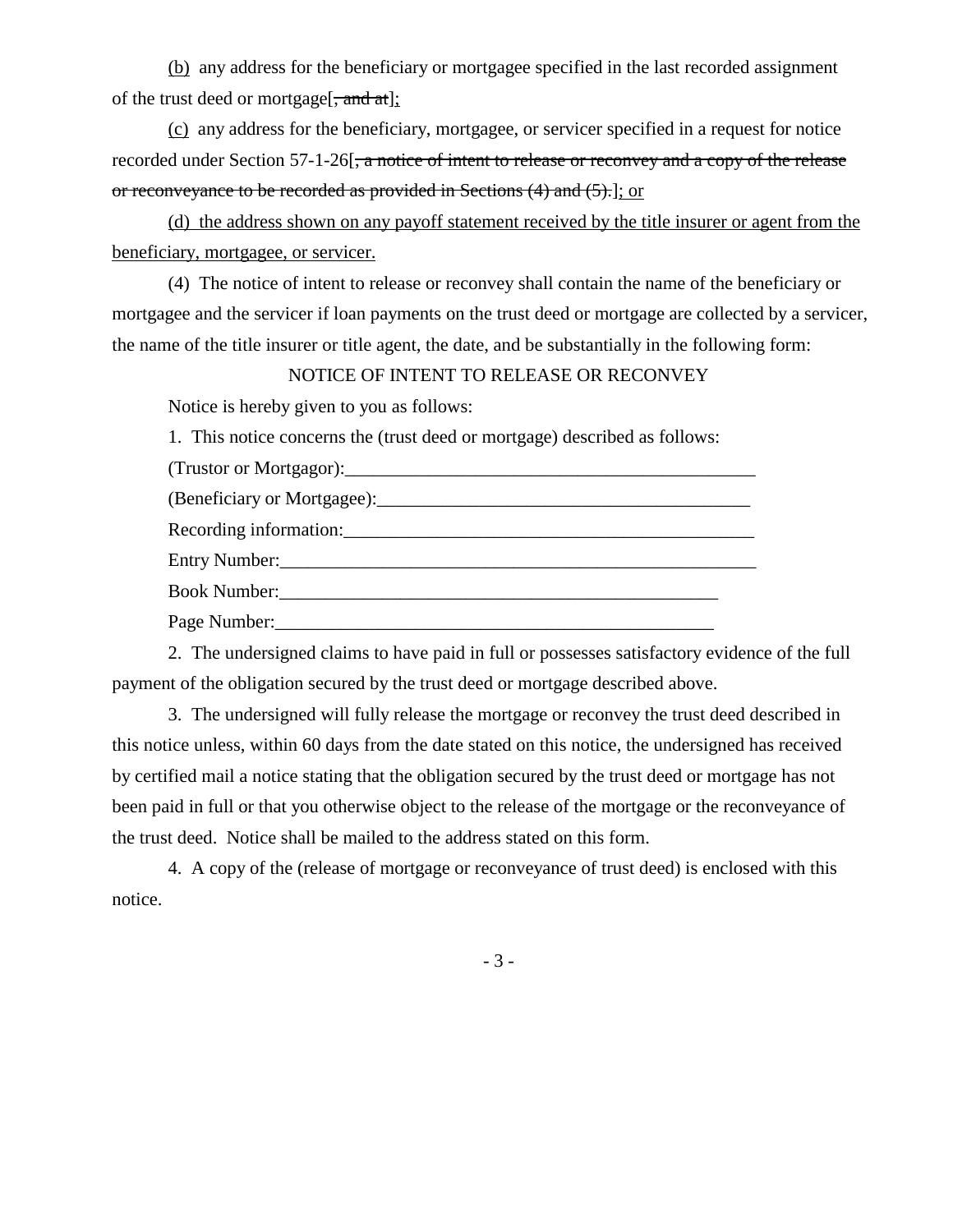## **H.B. 202 Enrolled Copy**

(Signature of title insurer or title agent) (Address of title insurer or title agent)

(5) (a) If, within 60 days from the day on which the title insurer or title agent delivered  $\sigma$ mailed] the notice of intent to release or reconvey in accordance with Subsections  $(3)$  and  $(4)$ , a reconveyance of trust deed or release of mortgage is not recorded, and the beneficiary, mortgagee, or servicer does not send by certified mail to the title insurer or title agent a notice that the obligation secured by the trust deed or mortgage has not been paid in full or that the beneficiary, mortgagee, or servicer objects to the release of the mortgage or reconveyance of the trust deed, the title insurer or title agent may execute, acknowledge, and record a reconveyance of a trust deed or release of a mortgage.

(b) A reconveyance of a trust deed under Subsection (5)(a) shall be in substantially the following form:

#### RECONVEYANCE OF TRUST DEED

(Name of title insurer or title agent), a (title insurer or title agent) authorized to conduct business in the state does hereby reconvey, without warranty, the following trust property located in (name of county) County, state of Utah, that is covered by a trust deed naming (name of trustor) as trustor, and (name of beneficiary) as beneficiary and was recorded on (date) in Book at Page as Entry Number : (insert a description of the trust property.)

The undersigned title insurer or title agent certifies as follows:

1. The undersigned title insurer or title agent has fully paid the obligation secured by the trust deed or possesses satisfactory evidence of the full payment of the obligation secured by the trust deed.

2. [No sooner than 30 days after payment in full of the obligation secured by the trust deed, the] In accordance with the requirements of Utah Code Annotated Subsections 57-1-40(3) and (4), the title insurer or title agent delivered  $\overline{or}$  sent by certified mail to the beneficiary or servicer  $\overline{a}$ t the address specified in the trust deed, at any address for the beneficiary specified in the last recorded assignment of the trust deed, and at any address for the beneficiary or servicer specified in a request for notice recorded under Section 57-1-26], a notice of intent to release or reconvey and a copy of

- 4 -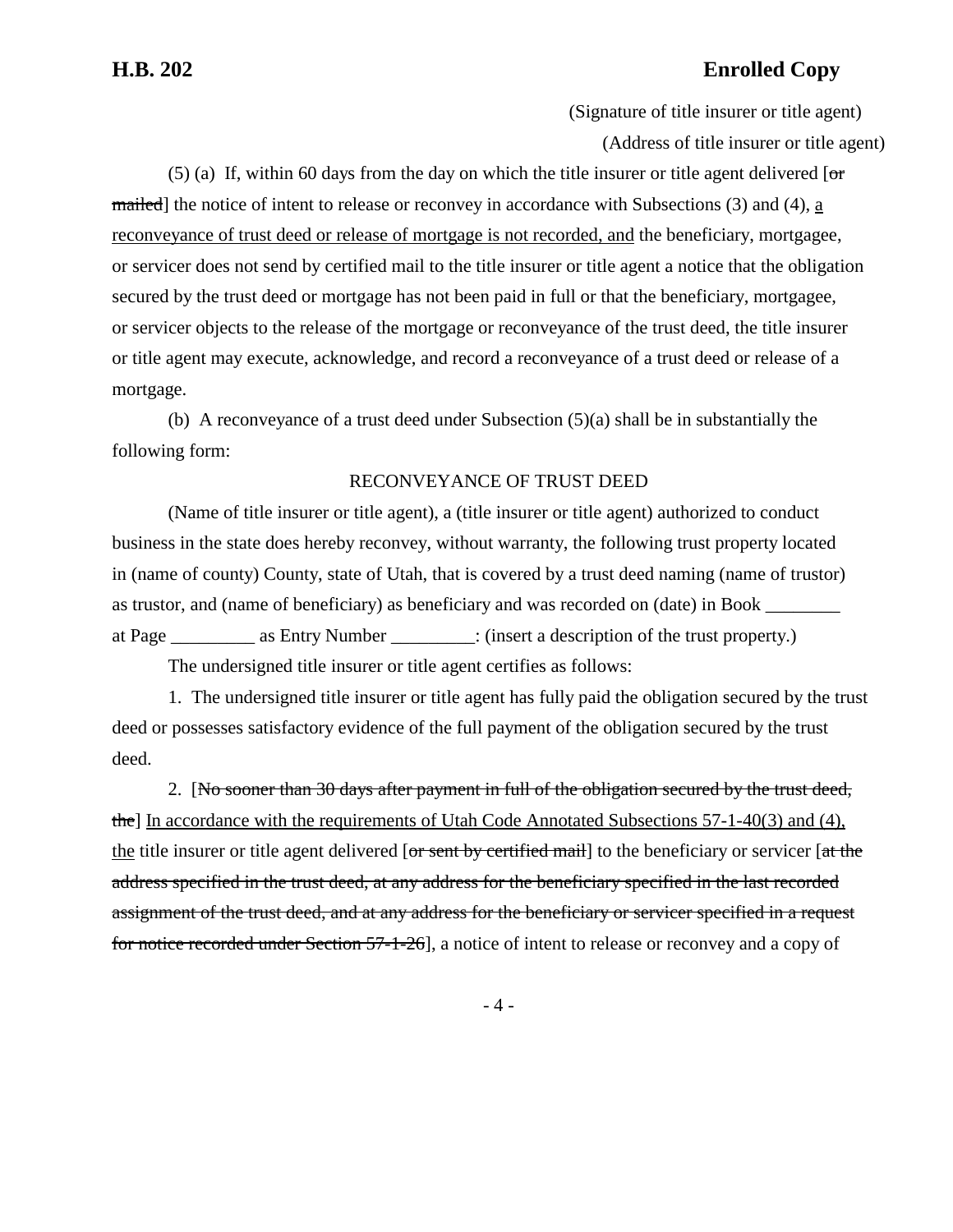the reconveyance.

3. The trust deed has not been reconveyed and the title insurer or title agent did not receive, within 60 days from the day on which the title insurer or title agent delivered [or mailed] the notice of intent to release or reconvey, a notice from the beneficiary or servicer sent by certified mail that the obligation secured by the trust deed has not been paid in full or that the beneficiary or servicer objects to the reconveyance of the trust deed.

#### (Notarization) (Signature of title insurer or title agent)

(c) A release of a mortgage under Subsection (5)(a) shall be in substantially the following form:

\_\_\_\_\_\_\_\_\_\_\_\_\_\_\_\_\_\_\_\_\_\_\_\_\_\_\_\_\_\_\_\_\_\_\_ \_\_\_\_\_\_\_\_\_\_\_\_\_\_\_\_\_\_\_\_\_\_\_\_\_\_\_\_\_\_\_\_\_\_\_

#### RELEASE OF MORTGAGE

(Name of title insurer or title agent), a (title insurer or title agent) authorized to conduct business in the state does hereby release the mortgage on the following property located in (name of county) County, state of Utah, that is covered by a mortgage naming (name of mortgagor) as mortgagor, and (name of mortgagee) as mortgagee and was recorded on (date) in Book at Page \_\_\_\_\_\_\_\_\_ as Entry Number \_\_\_\_\_\_\_\_\_: (insert a description of the trust property.)

The undersigned title insurer or title agent certifies as follows:

1. The undersigned title insurer or title agent has fully paid the obligation secured by the mortgage or possesses satisfactory evidence of the full payment of the obligation secured by the mortgage.

2. [No sooner than 30 days after payment in full of the obligation secured by the mortgage, the] In accordance with the requirements of Utah Code Annotated Subsections 57-1-40(3) and (4), the title insurer or title agent delivered to the mortgagee [or sent by certified mail to the mortgagee] or servicer [at the address specified in the mortgage and at any address for the mortgagee specified in the last recorded assignment of the mortgage, a notice of intent to release or reconvey and a copy of the release.

3. The mortgage has not been released and the title insurer or title agent did not receive, within 60 days from the day on which the title insurer or title agent delivered [or mailed] the notice

- 5 -